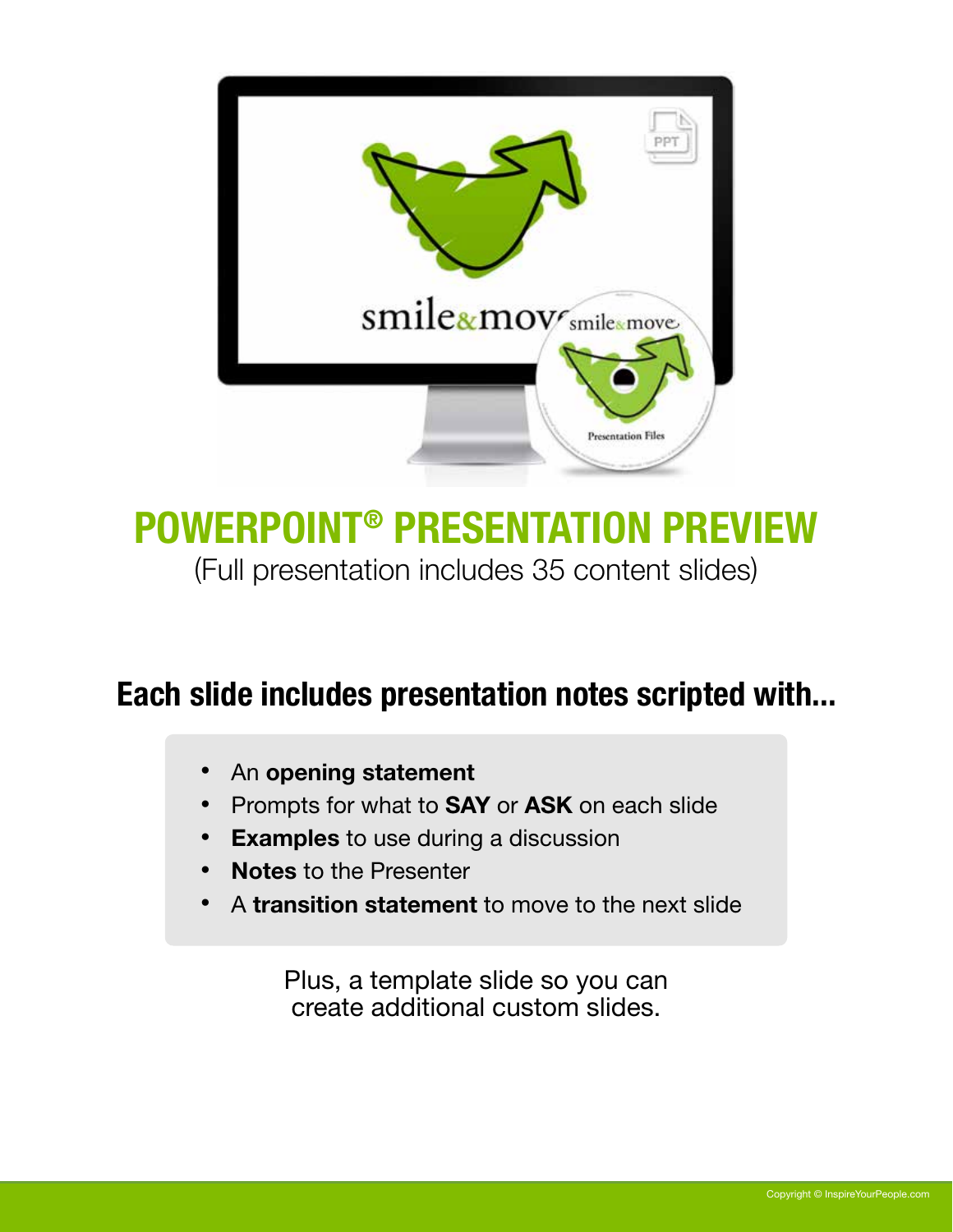



#### Presenter notes for "Be Approachable" - Slide #15

**SLIDE INTENT:** Information sharing

Opening statement: Be approachable.

Say: Being approachable is to recognize and embrace our interdependency.

Say: It's realizing each of us has an obligation to serve someone and in most cases we probably serve a few different groups of people.

Say: A CEO serves stockholders, board members, and a management team. A teacher serves students and school administrators. A physician serves patients and perhaps a hospital administration and partners of a practice.

Presenter Note: Here, consider using a set of examples that are specific to your organization. You might also open it to your audience by asking them, "As a group/company/department/school, who are the different groups we serve?"

If you're the manager/leader of the audience, consider letting them know you understand that in a very real way, they are one of the groups you serve (it's not just you being someone they serve).

Say: Being approachable is making it so people don't feel like they need to walk on eggshells when they approach us for something. It's removing those eggshells as much as possible in order to help people feel more than comfortable asking us for assistance with something. <PAUSE> It's being inviting.

Presenter Note: If you can, emphasize the word "more."

Say: It's getting over ourselves and being more excited about that opportunity to serve ... being thankful for that opportunity.

Transition: In the Smile & Move book, the author puts it this way...

GO TO THE NEXT SLIDE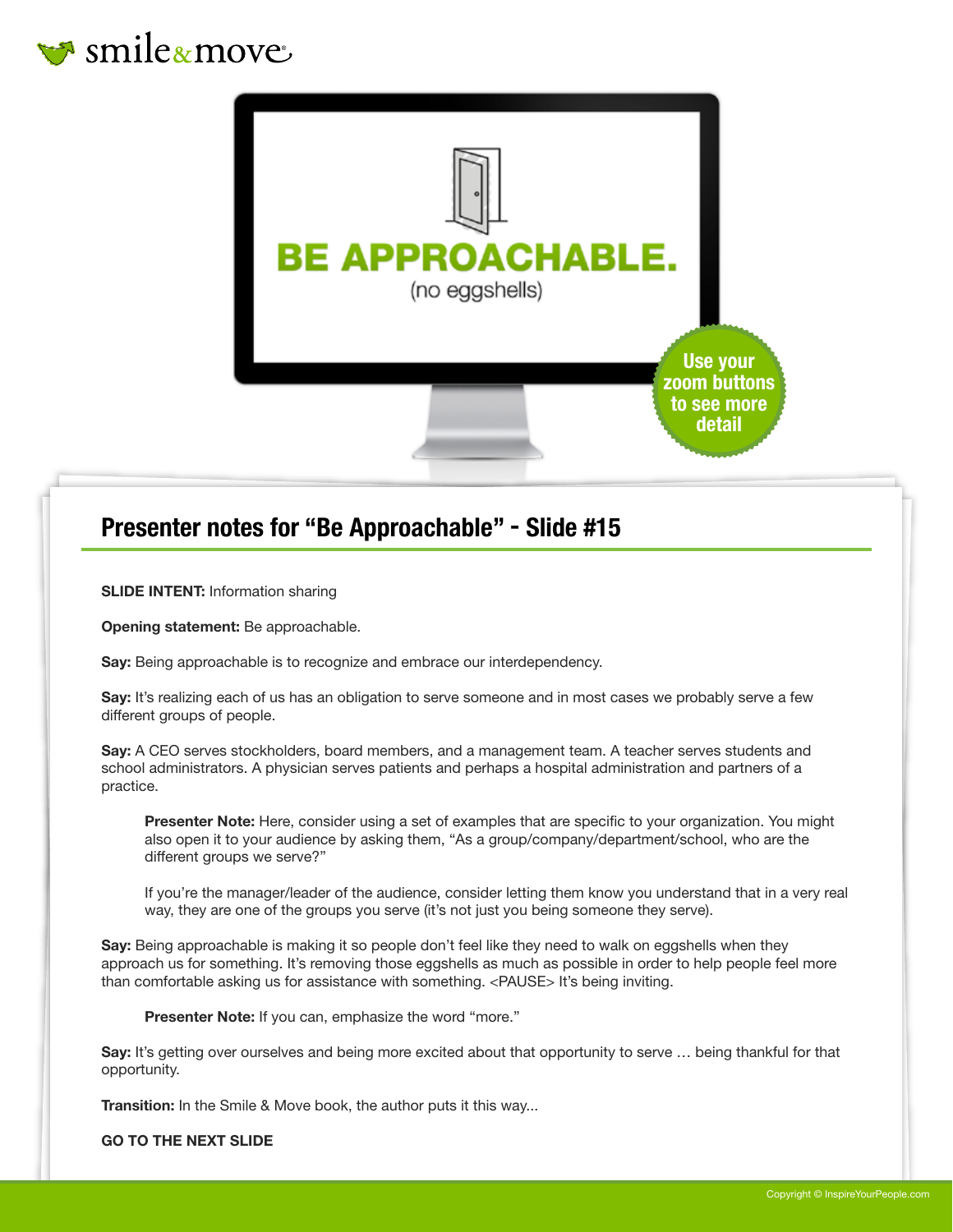



#### Presenter notes for "What does our YES mean?" - Slide #16

**SLIDE INTENT: Information sharing** 

Opening statement: When someone asks us to do something and we say yes, what does our yes really say?

Say: Does it say, "Yes, of course, It would be my pleasure" or does it say, "Yes … if I have to?"

Say: How does it make you feel when someone's yes is that "If I have to" response?

Say: I know I want to get closer to all my Yes's coming across as "it would be my pleasure."

Presenter Note: If you're close with your group and you know this to be a weakness of yours, consider saying something like, "I'm sure most of you know this is something I could work on myself." Smile (if you can).

Transition: And here's something I think all of us will enjoy...

GO TO THE NEXT SLIDE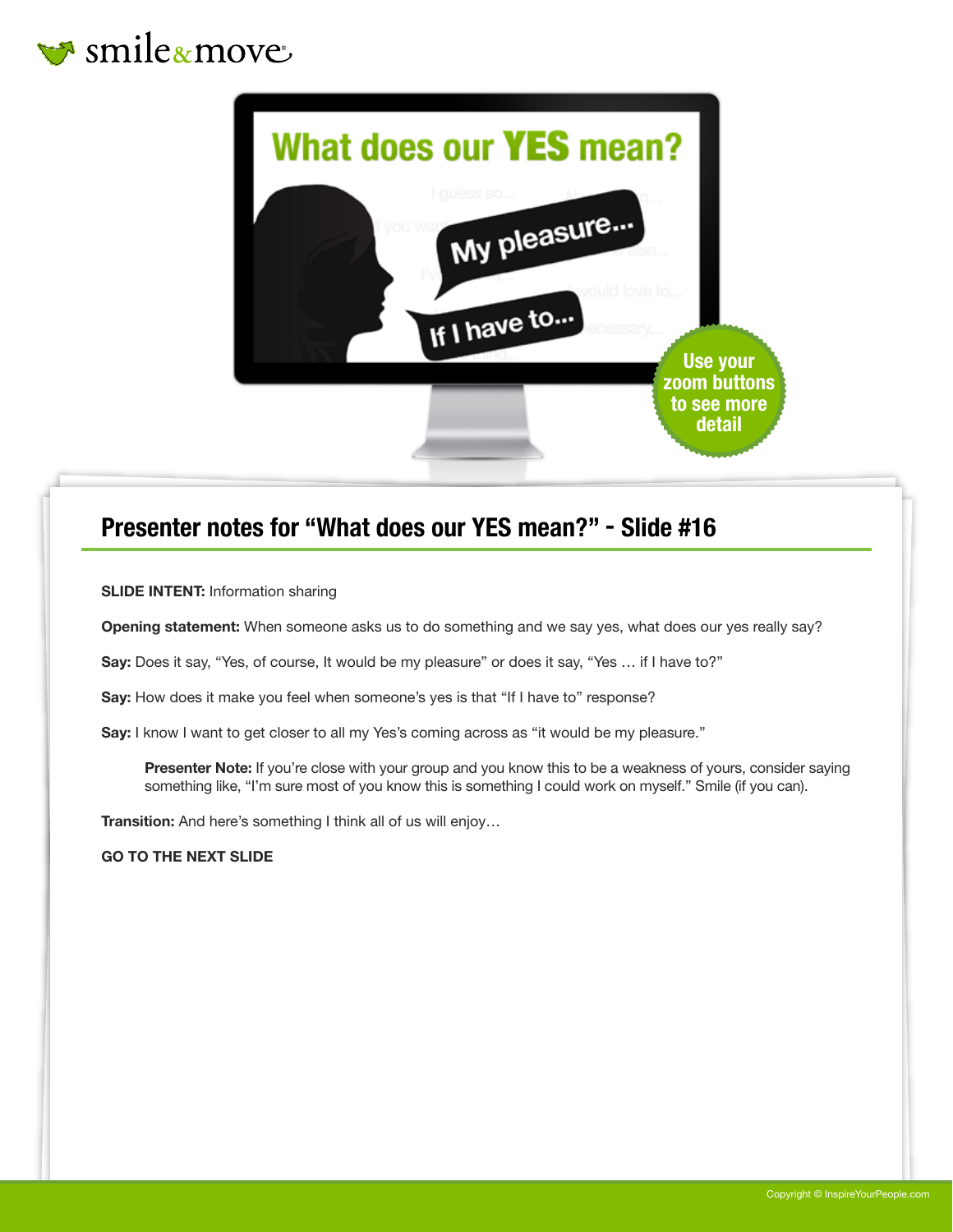



#### Presenter notes for "How to Smile / How to Move" - Slide #35

OPTIONAL SLIDE INTENT: Discussion (use this slide as a backdrop for your continued discussion)

Opening statement: Let's talk more about what {[all of this, Smile & Move, Smoving]} can mean for us as a {[team, group, department, school, hospital]}.

**Presenter Note:** Please pull the discussion questions from your guide (page 50) that you feel will best serve your group … the ones you feel will get people thinking and generate the best interaction.

Be sure to read the discussion tips in the guide (page 49) beforehand and please remember, you don't need to use all of the questions. Also, be sure to thank and validate people who share.

*Example: Thanks for sharing that, Bob. Nice contribution.*

Closing: Thanks everyone. I think we had some valuable discussion. Our success with keeping this alive will depend primarily on each of us holding ourselves accountable to these points and supporting each other when things get difficult. That's it really. We each need to do our best to lead by example and support each other. I'll help you and you help me and I think nothing but good will come from it. I'm excited to see the results. Let's get started!

Presenter Note: Remember to lead by example and Smove.

GO TO THE NEXT SLIDE